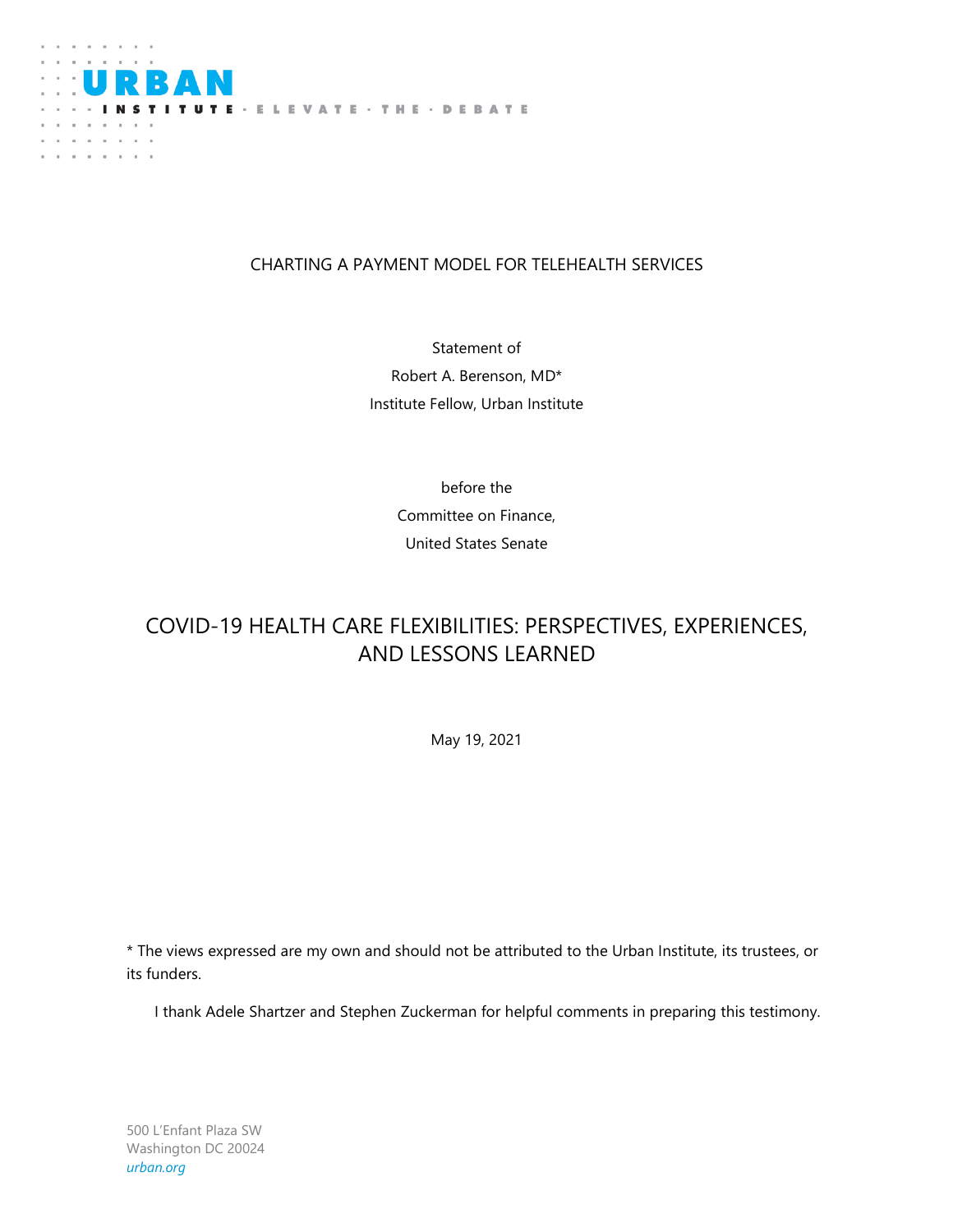Chairman Wyden, Ranking Member Crapo, and members of the Committee,

Telehealth offers the promise of an important disruptive innovation in health care delivery. With broad adoption, the approach could simultaneously (1) increase access to care for the American public, (2) raise the quality of that care, and (3) substantially reduce spending growth. However, decisions on how to pay for expanded use of telehealth—decisions that need to be made in the near future—will determine whether that promise is achieved or, alternatively, whether telehealth adoption will raise spending substantially without corresponding benefits to patients or society.

I have spent a good part of my professional career, first as a practicing, general internist in a Washington, DC, group practice; then as a government official in charge of Medicare payment policy at the Centers for Medicare & Medicaid Services (CMS) in the Clinton administration; and for nearly 20 years as a policy researcher at the Urban Institute, exploring better ways of compensating physicians and other health professionals. (The views expressed here are my own and should not be attributed to the Urban Institute, its trustees, or its funders.) I have focused both on making improvements to the predominant fee schedule method of paying practitioners and on seeking workable payment alternatives to fee-for-service. I have also worked on these payment method issues as vice chair of the Medicare Payment Advisory Commission, better known as MedPAC, and more recently as an initial member of the Physician-Focused Payment Model Technical Advisory Committee, or PTAC, which was established under the Medicare Access and CHIP Reauthorization Act of 2015, or MACRA.

Payment reform has not been easy or particularly successful. Over the past 40 years, "alternative payment models" (APMs) have come and gone as clinicians and hospital providers have continued to battle more for their share of the fee-for-service pie rather than embrace alternatives that in the long run would enhance their own practice environment and sense of professionalism, provide economic stability to practices, and better serve their patients.

Although I am sure that with so many other issues to address following the COVID-19 pandemic, there is temptation to simply ratify as permanent what were intended to be temporary policies during this public health emergency. But Congress needs to recognize that it has a unique (though maybe shortlived) opportunity to act decisively to move away from nearly complete dependence on the Medicare Physician Fee Schedule (MPFS) to more successful, alternative payment approaches that will open the door to further APM development and adoption. In my view, making permanent the temporary public health emergency work-arounds could be a years-long setback to the compelling need for fundamental provider payment reform for Medicare and, because Medicare typically establishes the model for other payers, the entire health care system.

The Committee should understand that over the past decade as public policy has encouraged the development of so-called "value-based payment," I have been something of a contrarian, pointing out that all payment methods have strengths and weaknesses, including fee-for-service. Accordingly, I argue that the legacy payment models (for physicians, the MPFS) need attention to improve value and to better complement proposed APMs. I have also argued that many proposed APMs, although conceptually compelling, are operationally challenged if not impossible, yet they consume a lot of what economists call "opportunity costs." The result is that I sometimes defend the MPFS and point to recent improvements that have clearly added to the value produced by the MPFS (i.e., that improve access and quality at an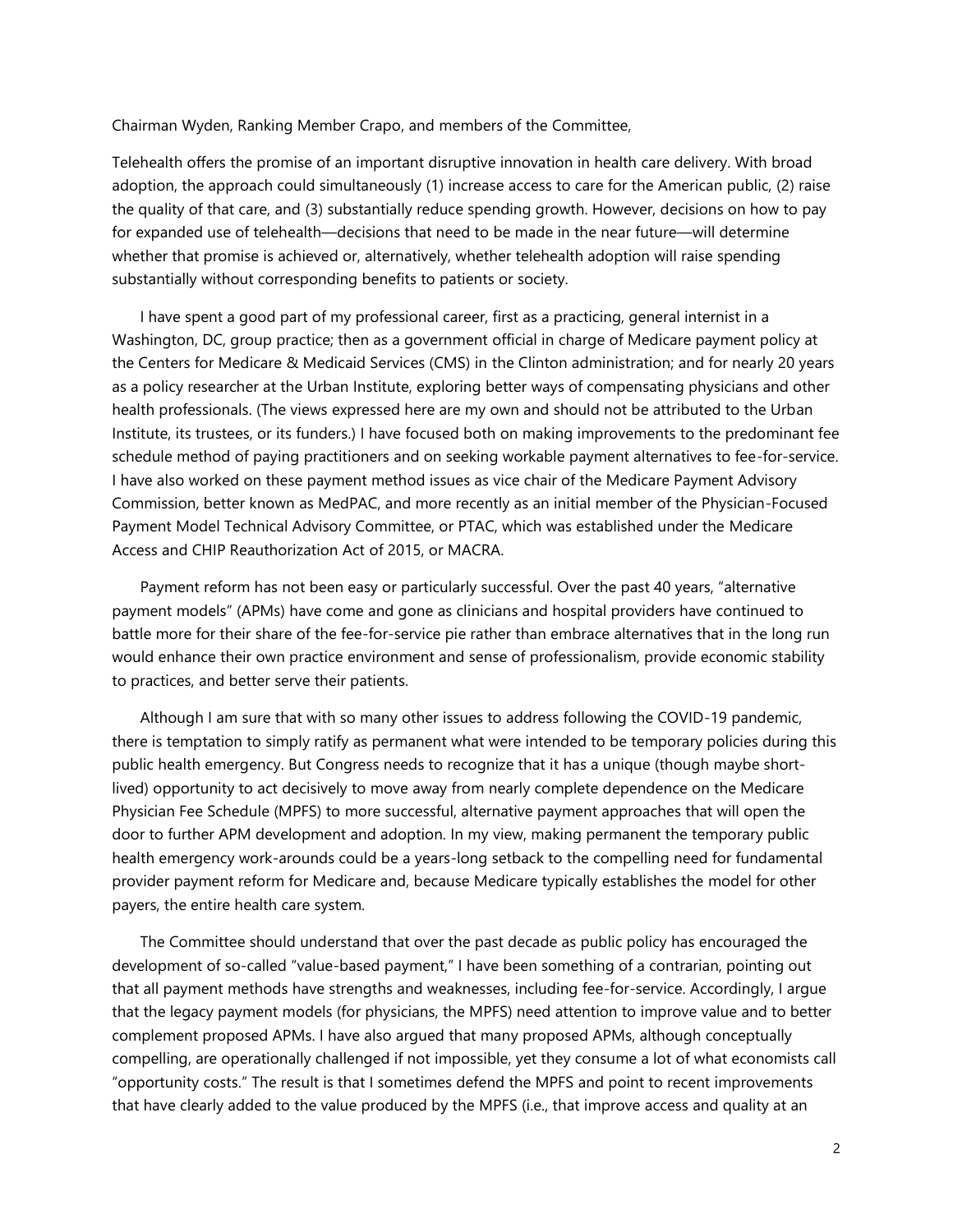acceptable cost). But as I will try to make clear in this testimony, fee-for-service is a particularly inappropriate payment method for most telehealth services.

My interest in finding a payment method appropriate for what we are calling virtual care (i.e., not in person, using a growing range of communication technologies) is not new. I co-authored a paper in 2003 commenting on the Chronic Care Model, which had been recently developed by Edward Wagner and colleagues at the University of Washington.<sup>1</sup> Besides advocating for other innovative approaches to caring for the increasing number of individuals living with one or more chronic condition, the Wagner Model called for robust communications with patients outside of the occasional in-office visit (largely by telephone at the time). In the paper, I explained why payment for what should be high-frequency communications should not be through fee schedules; instead I called for telehealth payment primarily through per person per month (PPPM) payments. In essence, these would be telehealth accounts that would provide practices a lump sum that patients spend down to support virtual care. It is fair to say that that paper was thoroughly ignored. However, the urgency and interest in finding an alternative to fee schedule payments for telehealth has now increased substantially. In this testimony I will expand on that perspective, laying out the main barriers to fee schedule payment for telehealth services and suggesting alternatives.

Last year, CMS acted with decisive speed to provide a safety net for practices and ongoing access for patients during the public health emergency. CMS (1) introduced flexibility in the requirements for a qualifying telehealth video visit by permitting the patient's home (rather than only a medical facility) to be an accepted telehealth originating site; (2) reversed a long-standing policy, now designating phone calls as short as five minutes as a reimbursable service; (3) softened security and privacy requirements to permit usage of a broad range of communication devices and methods; and as I will discuss in more detail below, (4) raised fees substantially, in the process ignoring the resource-based relative value scale approach that the organization has followed since 1992, however imperfectly. The public health emergency modifications also expanded the range of clinicians, such as physical therapists, eligible to bill telehealth services.

I will identify three major reasons why maintaining most of these rule flexibilities and increased payments should not be maintained over the long term. Adele Shartzer (an Urban Institute colleague) and I outlined these concerns in a recent paper in *JAMA Forum*. 2

# **1. Administrative Complexity**

l

Fee schedules can function reasonably well when code descriptions are concise and specific, thereby producing reliable and accurate coding. For example, there are about 20 different payment codes for colonoscopies, with each one detailing whether there was a polyp removed, a biopsy taken, or some other distinctive feature of the procedure. Colonoscopies represent a clearly defined procedure. Operationally, it is easy to bill for and receive fee schedule payment for a colonoscopy. Most procedures, tests, and

<sup>1</sup> Berenson, RA and Horvath J. Confronting the Barriers to Chronic Care Management in Medicare Health Affairs, 22, Suppl 1 (2003): W3-1- W3-14.

<sup>2</sup> Robert Berenson and Adele Shartzer, "The Mismatch of Telehealth and Fee-for-Service Payment," *JAMA Health Forum* 1, no. 10 (2020): e201183.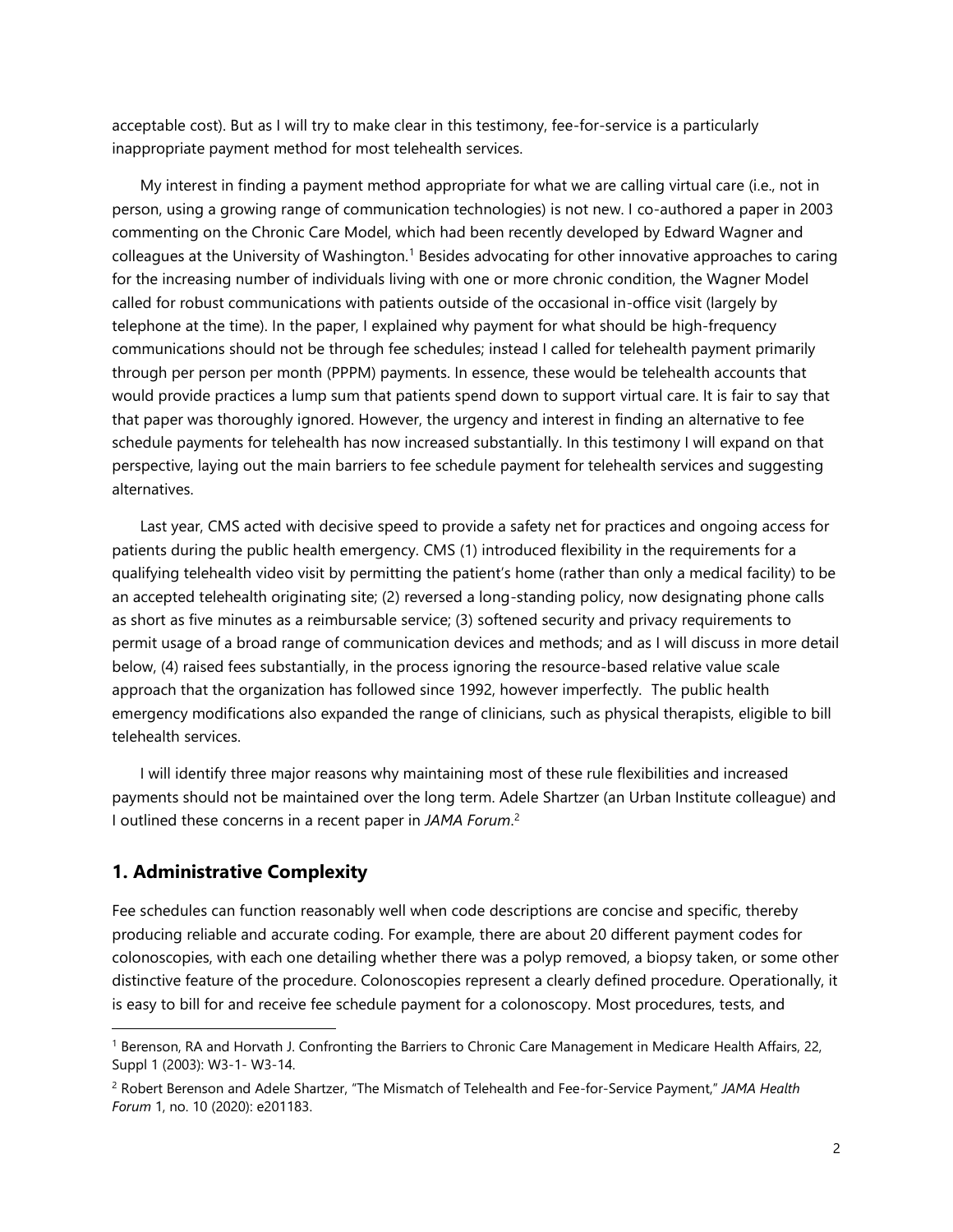imagings lend themselves operationally to payment by fee schedule. But codes for telehealth services are not concise; indeed, CMS telehealth codes attempt to delineate the specific communication technology employed, the patient's location during the communication, which party initiated the service, the duration of the virtual encounter, the time interval from prior and subsequent office visits, the frequency of allowed billing for the service, and other characteristics specific to the particular telehealth services. Importantly, these coding parameters were established for payment purposes alone: they do not provide useful clinical distinctions. Given rapidly evolving technological capabilities, telehealth codes will quickly become outdated. The tangle of telehealth codes (now numbering about 250 and counting in the MPFS), combined with lots of code requirements, will lead to fraud in some cases, but also more commonly to "gaming behavior" by provider practices. For example, if a phone call needs to last at least five minutes to qualify for payment, how will Medicare ferret out four-minute calls that were billed (many of which will be as clinically important as calls lasting a minute longer). Will the agency require use of timing devices on phones?

Especially if overly generous payments are made through pay parity for telehealth visits and phone calls, CMS will feel compelled to impose additional burdensome (and ultimately ineffective) documentation requirements as these telehealth services proliferate. In short, following the COVID-19 pandemic, using the standard MPFS to pay for telehealth services would likely produce a quagmire of confusion, inadvertent or intentional miscoding, and lots of clinician and patient complaints about burden and counterproductive rules.

#### **2. Billing Costs in Relation to Payment Levels**

l

For reasons that practices and hospitals know well but policymakers rarely acknowledge, fee-for-service payments can generate high billing costs relative to the payment sought and received. The result is that it is imprudent to pay for high-frequency, low-payment services by fee schedule, at least when the lowpriced service is the only service billed rather than one line on a larger claim. A recent study from an academic health center found that the cost for billing and related documentation activities for an office visit was \$20.49, including 13 minutes of work for various individuals, including clinicians.<sup>3</sup> There is no obvious reason why billing and documentation costs for submitting telehealth services would be much less than that. Indeed, studies have documented that the costs of billing and related functions make up 10 to 15 percent of operating revenue for practices.<sup>4</sup> In short, because a major portion of billing costs are fixed and apply to any service regardless of the payment level, practices would bear transaction costs approaching or exceeding the payment they would receive.

<sup>3</sup> Phillip Tseng, Robert S. Kaplan, Barak D. Richman, Mahek A. Shah, and Kevin A. Schulman, "Administrative Costs Associated with Physician Billing and Insurance-Related Activities at an Academic Health Care System," *JAMA* 319, no.7 (2018): 691–97.

<sup>4</sup> Bonnie B. Blanchfield, James L. Heffernan, Bradford Osgood, Rosemary R. Sheehan, and Gregg S. Meyer, "Saving Billions of Dollars—and Physicians' Time—by Streamlining Billing Practices," *Health Affairs* 29, no. 6 (2010):1248–54; James G. Kahn, Richard Kronick, Mary Kreger, and David N. Gans, "The Cost of Health Insurance Administration in California: Estimates for Insurers, Physicians, and Hospitals," *Health Affairs* 24, no. 6 (2005): 1629–39; Julie Ann Sakowski, James G. Kahn, Richard G. Kronick, Jeffrey M. Newman, and Harold S. Luft, "Peering into the Black Box: Billing and Insurance Activities in a Medical Group," *Health Affairs* 28, no.4 (2009): w544–54.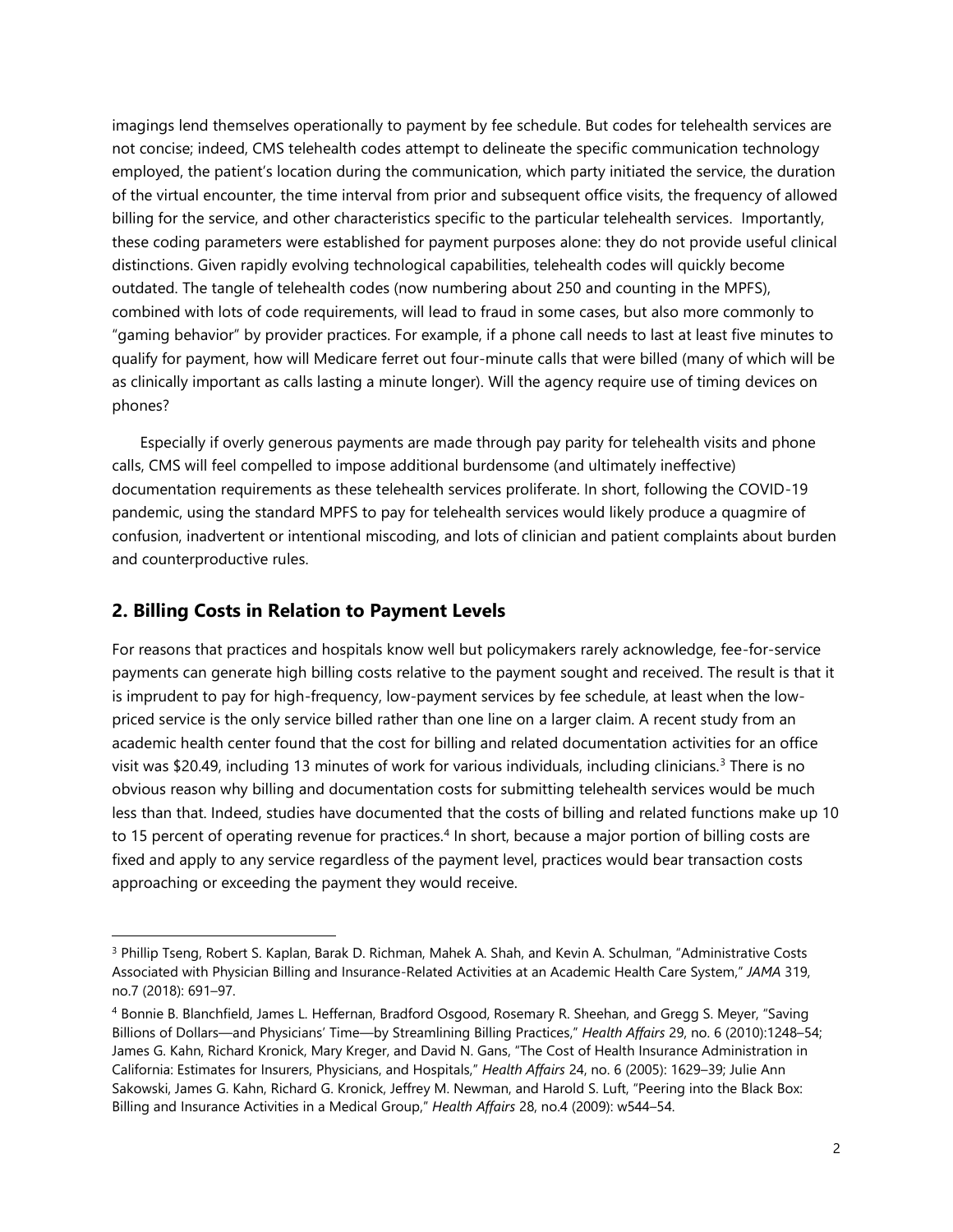And that is just the billing cost for the first submitted claim from the practice. A typical claim for a MPFS service is generated by the practice and sent to a Medicare administrative contractor, which adjudicates the claim and makes a payment to the practice for Medicare's portion. The contractor passes the claim to a supplemental insurer, such as a Medigap carrier, which determines its portion and informs the practice what it can bill the patient for applicable beneficiary cost-sharing, at which point the practice generates another bill for the patient. Even with electronic transfer, this cycle of claiming and paying requires many manual steps, and the cumulative costs clearly exceed the \$20 for the initial claim.

Practices understand this billing reality. CMS adopted a "virtual check-in" code in the 2019 MPFS for short (5- to 10-minute) phone calls with patients to sort out whether patients needed to come in for an office visit. The "correct" national fee according to usual relative cost determination was about \$15. Although the check-in call may make good clinical sense in some situations, it failed from a financial point of view. Not surprisingly, practices rarely billed for the service, suggesting that practices considered the relatively meager payment too little to justify the even higher billing costs. The result was that Medicare allowed less than \$200,000 for this code in 2019 (compared with total spending under the MPFS of more than \$90 billion.)

Perhaps CMS learned the lesson of payment levels below billing costs. Within a few weeks of adopting payment for phone calls during the public health emergency, CMS raised the payment for a 5 to 10-minute phone call from \$15 to a more acceptable \$46 – the rate for a level 2 office visit. It made perfect policy sense during the public health emergency to get money out to financially strapped practices while also facilitating needed access for beneficiaries to their practitioners. However, retaining this three-fold increase in the proper fee (indeed, adopting complete pay parity) presents an unresolvable dilemma for policymakers. Using standard, relative cost calculations, the fees for many desirable "smallticket" items would be too low to justify practices performing them and/or billing for them. Yet raising the fees to make it financially worthwhile for the practices would create a major precedent for ignoring relative values based on relative resources, thereby opening up the fee schedule to special pleadings from many stakeholders.

Paul Ginsburg (the vice chair of MedPAC) and I wrote a paper in 2019 arguing that it is time for the MPFS to move off of strict adherence to relative costs to determine fees (Berenson and Ginsburg 2019)<sup>5</sup>. This could be accomplished by both (1) altering fee levels for likely overpriced services by examining service volume changes that occur in response to initial fee changes, usually fee reductions, and (2) seeking to accomplish specific policy objectives that could be supported by fee changes, usually providing increases in underpriced services, such as to increase the attractiveness and supply of primary care health professionals. Pay parity for telehealth services in the face of research that shows substantially lower production costs<sup>6</sup> should not be adopted as a policy "one-off" under the current pressure to generously expand telehealth. Rather, such parity should be considered only as part of a more comprehensive approach to modifying how MPFS fees are determined. Doing otherwise could lead to a policy free-for-all

l

<sup>5</sup> Robert A. Berenson and Paul B. Ginsburg, "Improving the Medicare Physician Fee Schedule: Make It Part of Value-Based Payment," *Health Affairs* 38, no. 2 (2019): 246-252.

<sup>6</sup> J. Scott Ashwood, Ateev Mehrotra, David Cowling, and Lori Uscher-Pines, "Direct-to-Consumer Telehealth May Increase Access to Care but Does Not Decrease Spending," *Health Affairs* 36, no. 3 (2017): 485-491.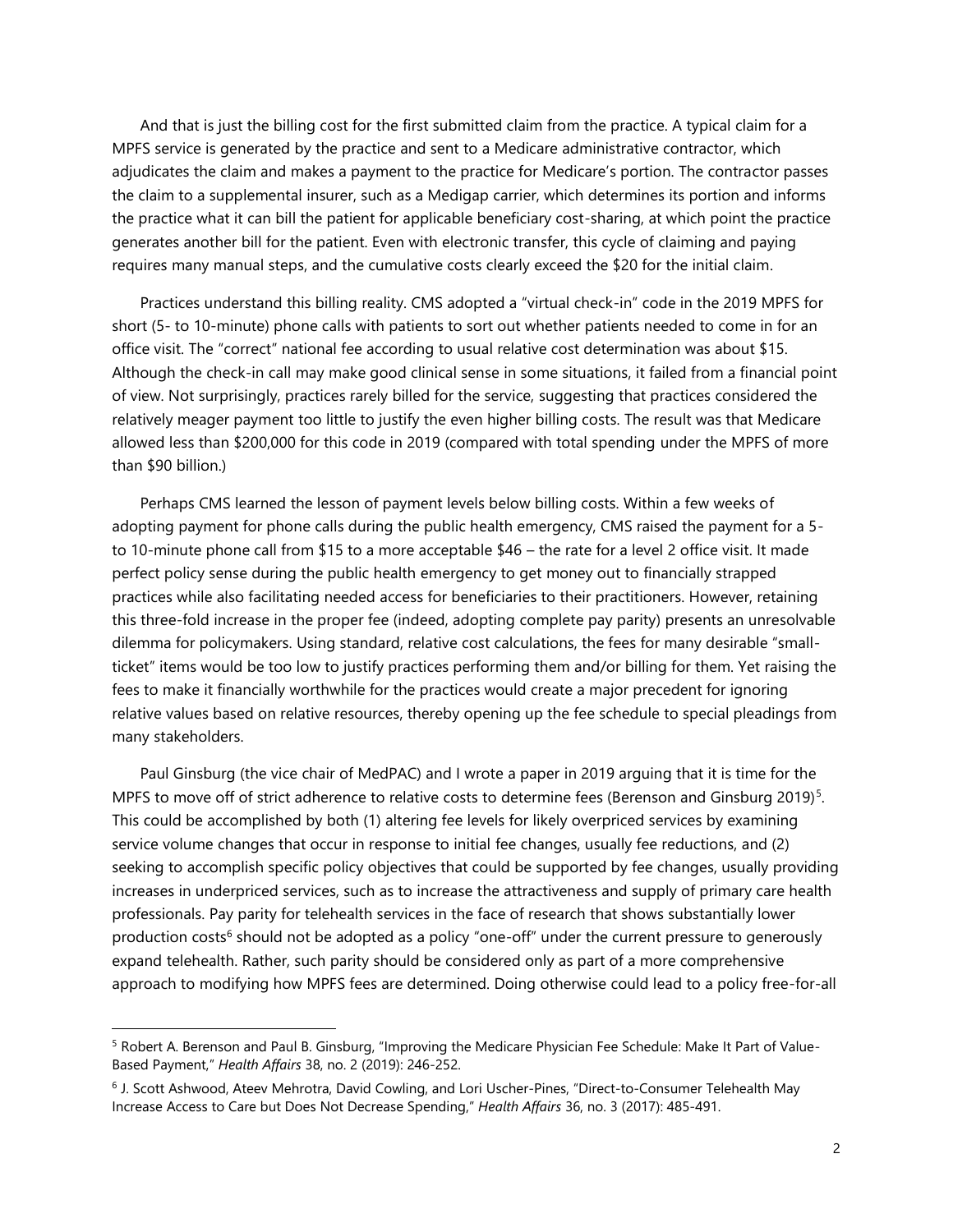in which plausible (but self-interested) pleadings are advanced outside of a disciplined process for weighing the merits of fee changes. Dr. Ginsburg and I argued that CMS, under the guidance of a formal Federal Advisory Committee Act–compliant committee, should have the authority to change fees considering factors other than relative costs.

### **3. Increased Volume and Spending**

I anticipate that patients and their families will love the alternative of video-based telehealth and much greater use of phone communications with their practitioners and primary care team members. Patients face substantial time costs and inconvenience in traditional travel, waiting rooms, and actual time with the practitioner. I recently waited 20 minutes *after* my visit just to check out. The routine annual wellness visit took about three hours altogether (admittedly with some delays created by COVID-19 concerns).

I would reiterate that telehealth should be advanced substantially as a potential game-changer in how care is delivered. My objection lies in using fee schedule payments as the way to compensate the practices when alternatives exist that can be adopted and adapted over time. Without the constraints of consumer time and inconvenience, the potential for a spending explosion is real, especially if policymakers resolve the pricing dilemma posed above by paying far above production costs, as pay parity would do. Furthermore, important work by researchers at RAND (performed before the COVID-19 pandemic) found that 90 percent of telehealth services were additional services rather than substitutes for in-person services. 7

Clearly, that has not been the case during the public health emergency, during which virtual visits became the only way for patients to receive timely care for a period of time. Nevertheless, used properly, telehealth very often *should be* an add-on to often insufficient in-person care, especially for chronic care management but also, for example, to clarify whether a tentative diagnosis was correct, to monitor the effect of adding a medication or changing a dosage, or for myriad other potential clinical reasons. But those add-on, virtual services need to be managed by the practice within a spending constraint to help assure that virtual visits are used appropriately.

#### **4. Alternative Payment Methods for Telehealth**

l

Fee schedule payments should be limited to virtual visits equivalent to high-level office visits and paid somewhat less than office visits, in line with relative cost calculations as usual. There may be compelling reasons to pay fee-for-service for unique provider types. A challenging issue is whether Medicare should routinely pay for telehealth vendors that do not have established relationships with beneficiaries as do many private insurers (but not Medicare). Younger patients often do not have established relationships such that an occasional telehealth vendor encounter can make good clinical sense as a reasonable convenience for patients. But for Medicare beneficiaries, policy in general should encourage continuous, established relationships, not occasional telehealth vendor visits supported through fee-for-service.

<sup>7</sup> Ashwood et al., "Direct-to-Consumer Telehealth May Increase Access to Care but Does Not Decrease Spending."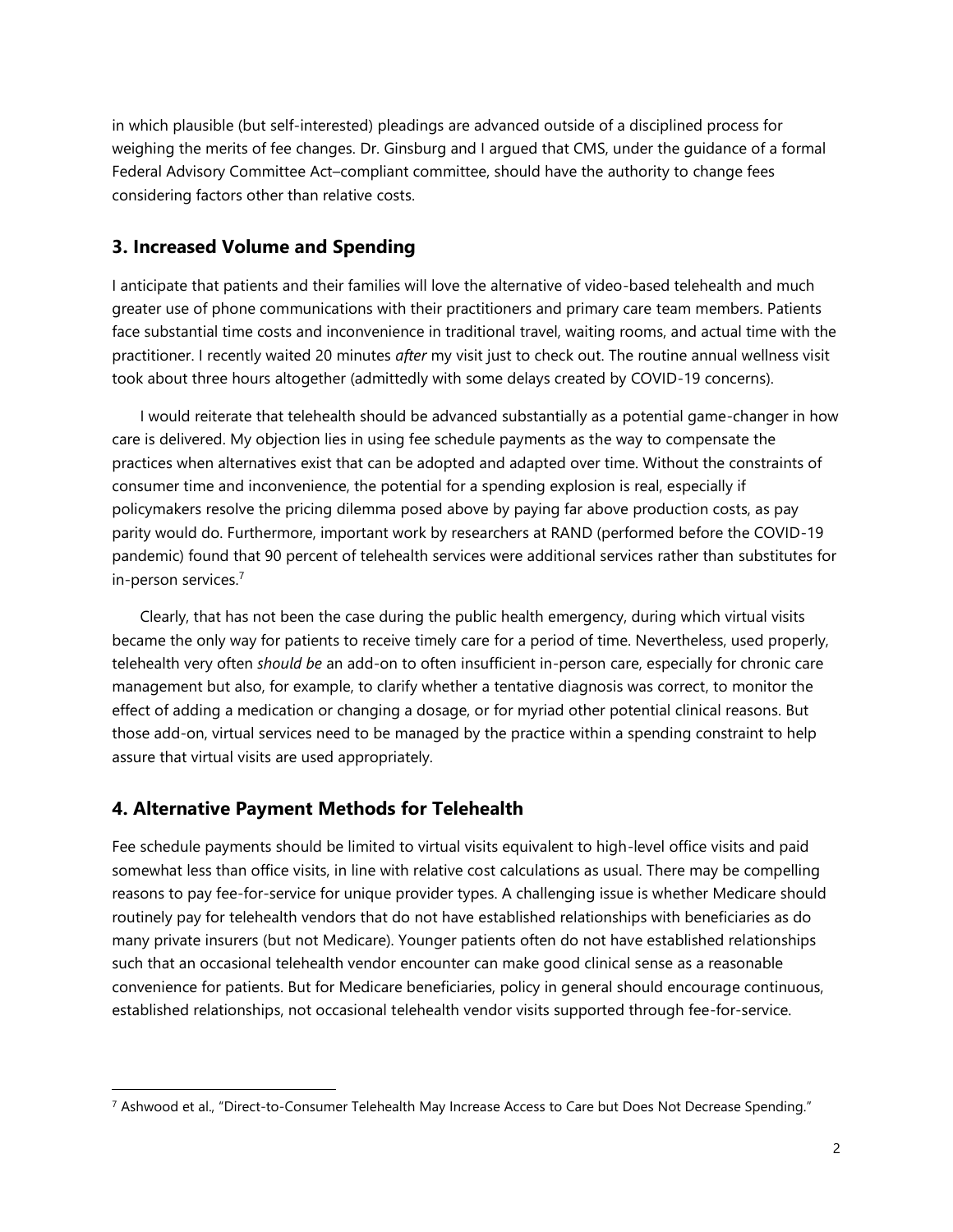Assuming established relationships between clinicians and patients, telehealth is best paid through PPPM payments to cover the costs of robust telehealth. Currently, CMS is working to test various forms of hybrid payment models that would pay partly by fee schedule and partly by a monthly PPPM, called capitation. The latter approach pays the practice for patients who are expected to seek care initially from their chosen or assigned practice (but remain free to seek care elsewhere). The payment is adjusted for the person's underlying health risks and represents an average amount for the population of beneficiaries with similar health risks.

Capitation incentives are fundamentally different from fee-for-service: the practice receives the funds regardless of how many services they provide an individual for whom payment is received. The incentives are reversed—the practice is rewarded for keeping patients healthy and not in need of health services. And the approach should reward broad use of telehealth when a virtual visit or phone call suffices without need for an in-office visit. There would be no billing costs associated with the telehealth provision, and, indeed, beneficiary cost-sharing for the capitation portion of the hybrid payment could be waived altogether under a well-functioning hybrid model. Initially, maintaining fee schedule payments for some services (including in-office visits) would help mitigate the expressed concern about stinting on care (i.e., accepting the PPPM payments but stinting on actually providing care).

In my view, the compelling need to find an alternative to fee schedule payments for telehealth calls for expediting the design and testing of the Center for Medicare and Medicaid Innovation's (CMMI) model called Primary Care First on a regional and mandatory basis. It has the potential to be the alternative permanent payment model for primary care practices while also addressing payment for telehealth services.

Paying for telehealth for specialists presents a different challenge, because many specialists do not and should not have continuous, established relationships. Based on analyzing the use of telehealth by specialty during the public health emergency, specialty practices that provide a large amount of telehealth services could receive lump sum, monthly payments that they control and use for appropriate application of virtual care. The practices would allocate the funds for telehealth services as they deem appropriate and not have to submit claims for each instance. Some accounting would be necessary to ensure that the telehealth services were actually provided.

## **5. Conclusion**

Congress and CMS face an urgent need to adequately fund telehealth services as an essential component of 21<sup>st</sup> century health care delivery. However, payment should not simply continue public health emergency-based flexibilities and generous payments that are important to allow during the COVID-19 pandemic. It would be a policy mistake not to use this unique opportunity not only to provide a better payment method to support virtual healthcare and other evaluation and management services, including in-office services, but also to reform how Medicare Physician Fee Schedule fees are determined in the first place.

Telehealth should not be supported primarily through fee-for-service, but rather through hybrid payment methods that should include capitation for primary care practices and periodic lump sum